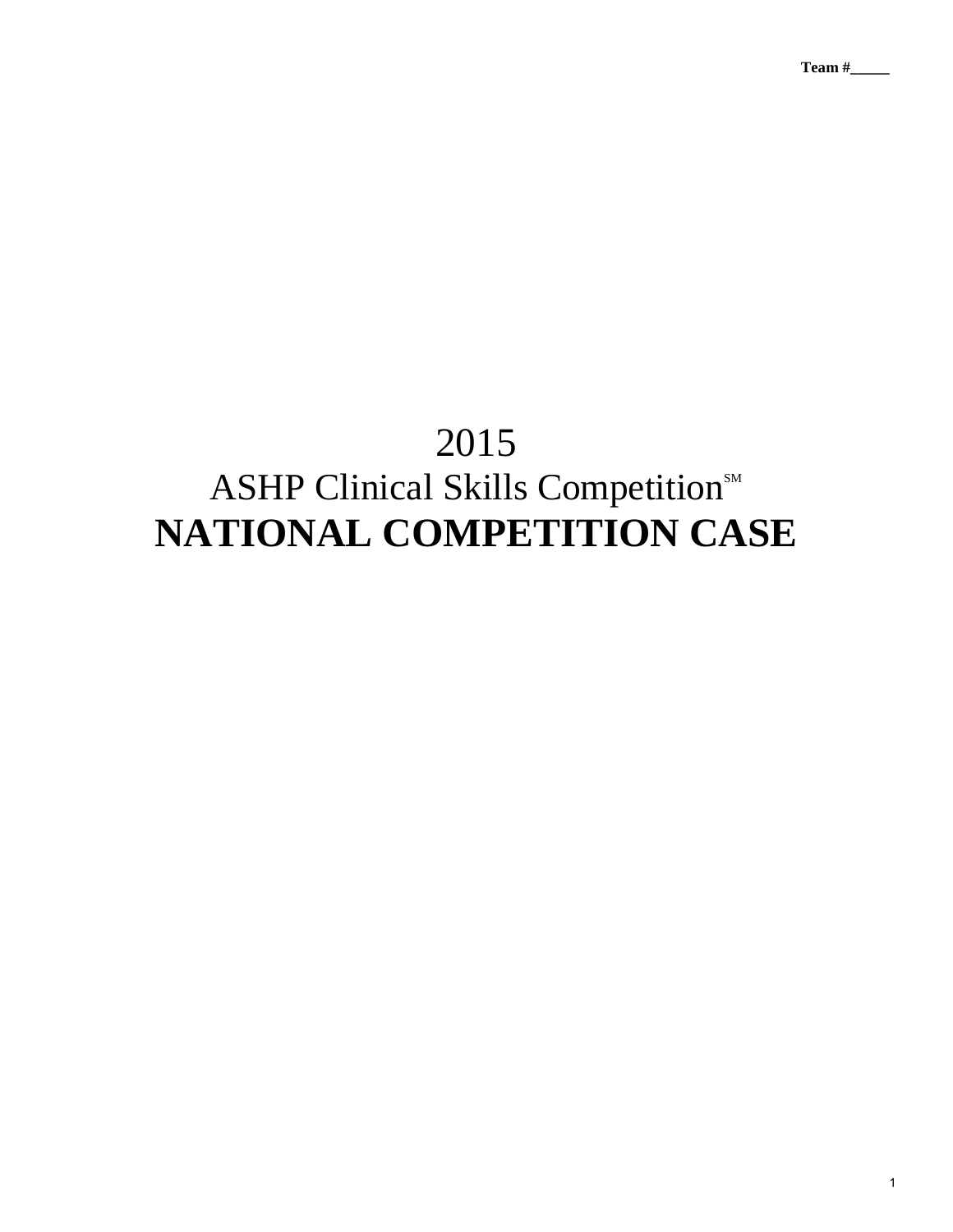## **2015 ASHP Clinical Skills Competition**<sup>SM</sup> **NATIONAL COMPETITION CASE**

#### **Directions to Clinical Skills Competition Participants**

Identify the patient's acute and chronic medical and drug therapy problems. Recommend interventions to address the drug therapy problems using the forms supplied (Pharmacist's Patient Data Base and Pharmacist's Care Plan).

**IMPORTANT NOTE:** Only the Pharmacist's Care Plan will be used for evaluation purposes.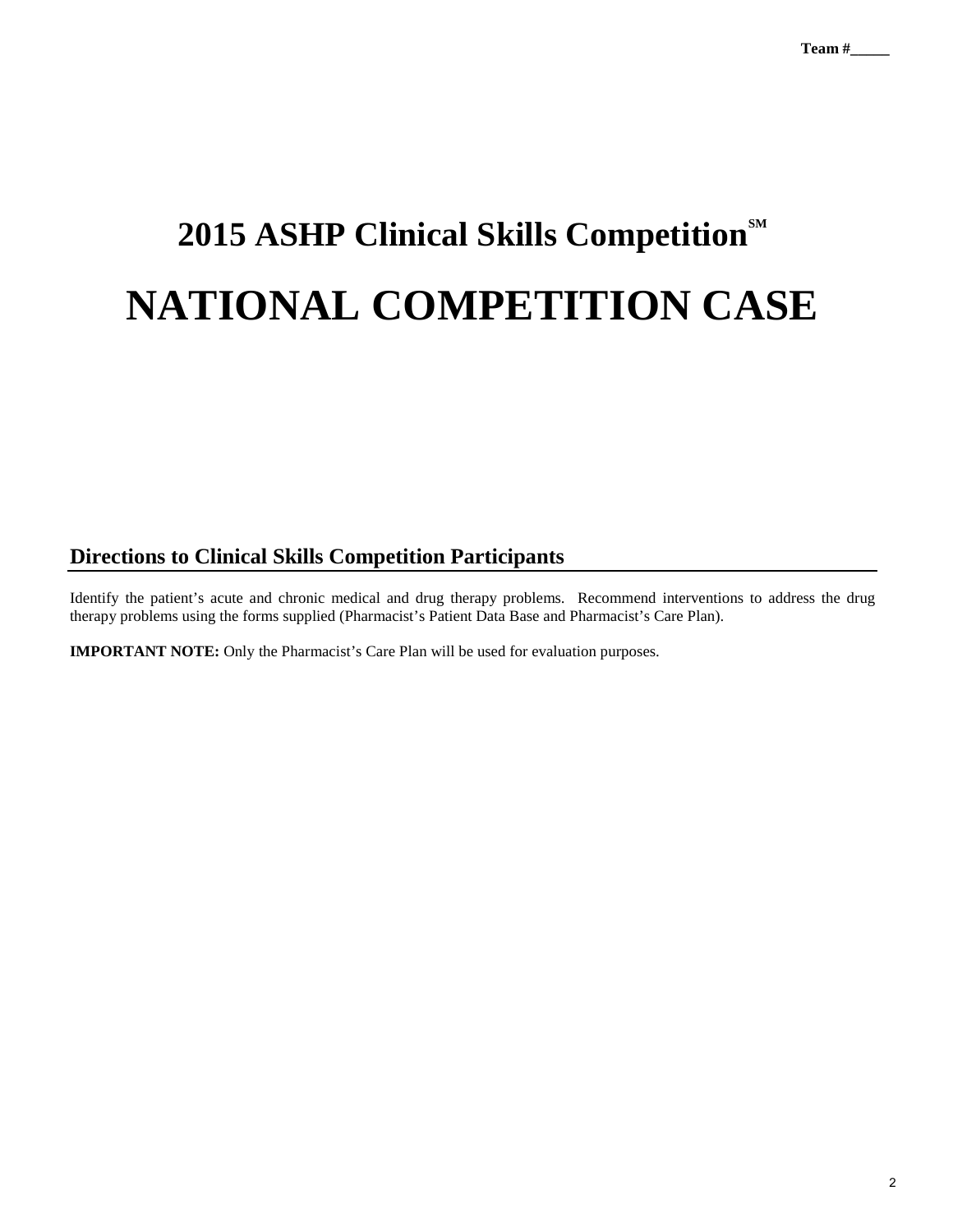#### **ASHP CLINICAL SKILLS COMPETITION 2015 PHARMACIST'S PATIENT DATA BASE FORM**

**Demographic and Administrative Information**

| <b>Name: James Burns</b>                            | <b>Patient ID: 000503</b>    |
|-----------------------------------------------------|------------------------------|
|                                                     | Room & Bed: 24 Unit 11 South |
| Date of Birth: 04/20/1960                           | <b>Physician: Williams</b>   |
| Height: 72 in. / Weight: 185 lbs. / Race: Caucasian | Pharmacy: Walmart            |
| <b>Prescription Coverage</b>                        | <b>Religion: Agnostic</b>    |
| <b>Insurance: Blue Cross/Blue Shield</b>            |                              |
| Copay: \$10 generic; \$40 brand                     |                              |
| Cost per month: \$250                               |                              |
| Family's Annual Income: \$65,000                    |                              |

**Chief Complaint:** "I have a fever and chills, my muscles hurt all over, I don't feel like eating, and I was too weak to get out of bed this morning"

**History of Present Illness:** JB presented to an express medical clinic complaining of progressive muscle pains, intermittent fevers, and loss of appetite on December 1st which he described as feeling like "the flu" that have been persistent for the past 3 weeks. He was treated for what was believed to be acute bronchitis and was prescribed doxycycline 100 mg twice daily for 7 days. His symptoms progressed despite taking the doxycycline as prescribed. Two nights ago he became so weak he was unable to get out of bed to go to the bathroom. In the emergency department, JB presented as somnolent but alert and oriented to person, place, and time. Upon further review of his medical history, JB reported that he was treated two months ago for a dental abscess which was surgically drained. He was prescribed an antibiotic to take prior to the procedure; however, he forgot to have this filled. He was given fluid resuscitation for dehydration and acetaminophen for his fever. He felt slightly better but his fevers have persisted after transfer to the General Medicine Service.

#### **Past Medical History**

- 1. Aortic Stenosis: Mechanical prosthetic valve replacement in 2010
- 2. Hyperlipidemia x 10 years
- 3. Depression: Started one year ago due to financial difficulties; improving
- 4. Periodontal disease/gingivitis: full set of teeth remains intact

#### **Allergies/Intolerances:**

Amoxicillin – "trouble breathing"

Citalopram – GI upset

| <b>Outpatient Drug Therapy</b> |              |                           |              |
|--------------------------------|--------------|---------------------------|--------------|
| Drug Name/Dose/Strength/Route  | Prescribed   | Duration Start-Stop       | Prescriber   |
|                                | Schedule     | Dates                     |              |
| 1. Warfarin 5 mg PO            | Daily at 6PM | $01/12/2010$ – Present    | Dr. Carter   |
|                                |              |                           |              |
| Aspirin 81 mg PO<br>2.         | Daily AM     | $01/12/2010$ – Present    | Dr. Carter   |
| Simvastatin 10 mg PO<br>3.     | Daily HS     | 04/03/2004 - Present      | Dr. Williams |
| Sertraline 100 mg PO<br>4.     | Daily AM     | 05/03/2013 - Present      | Dr. Williams |
| Ibuprofen 200 mg PO<br>5.      | <b>OTC</b>   | Has been taking 2 pills 3 | None         |
|                                |              | times a day since illness |              |
|                                |              | onset, used to take PRN   |              |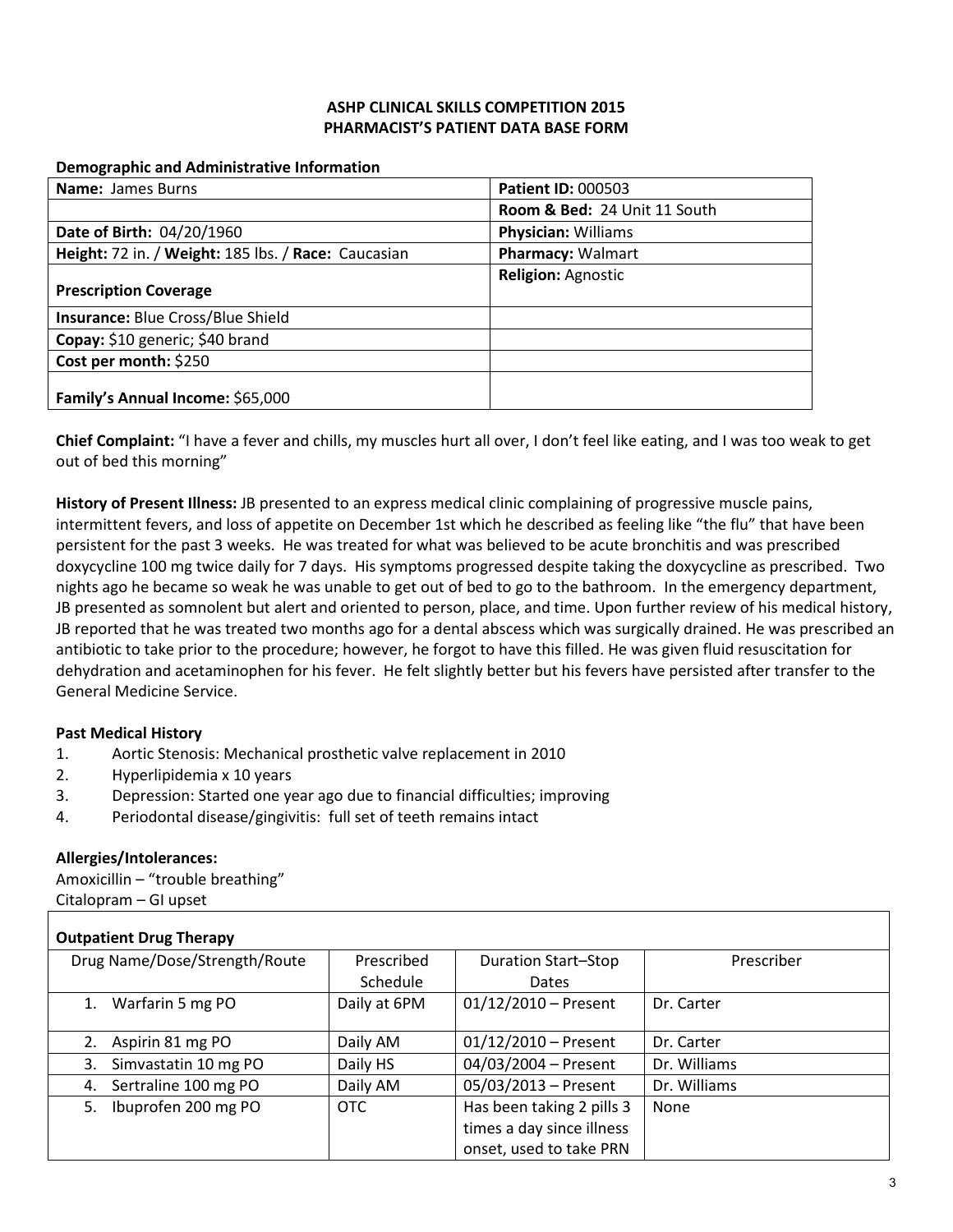#### **Medication History**

JB has prescriptions from his cardiologist and his primary care physician. Adherence/dosing issue: He is adherent to his morning medications but sometimes forgets to take simvastatin at bedtime. He is adherent to recommended warfarin diet.

#### **Surgical History**

Mechanical aortic valve replacement in 2010 Multiple dental surgeries due to poor dentition Tonsillectomy age 10

#### **Family History**

Father died of myocardial infarction at 75 Mother still alive with a history of osteoporosis No siblings

#### **Social History**

Alcohol intake: Drinks roughly 3 beers per week Tobacco: 1 PPD Illicit drugs: Negative Employment: Recently laid off; worked as an accountant previously Married for 20 years

#### **Vaccination history**

Up to date on all vaccinations; has never received the influenza vaccine

#### **ROS**

Positive for muscle pain, fatigue, chills, and loss of appetite resulting in 15 lb unintentional weight loss

#### **Physical Exam**

General: Middle-aged male in moderate distress HEENT: PERRLA, EOMI, oropharynx reveals poor dentition but is clear without lesions Chest: CTA bilaterally, good air movement in all lobes Cardiovascular: Tachycardia, regular rhythm, new regurgitant murmur, no rubs or gallops Abdomen: Soft, non-tender, non-distended Genitourinary: WNL Extremities: Janeway's lesions on the hands, splinter hemorrhages under the nails, and petechiae on the bilateral lower extremities Neuro: AAO x 3; CNs II-XII grossly intact Psych: Mood: "good"; Affect: congruent with mood; Behavior: appropriate

#### **Vital signs**

HR: 110 bpm RR: 16 bpm BP: 125/85 mmHg Temp: 102° F Pain score: 2/10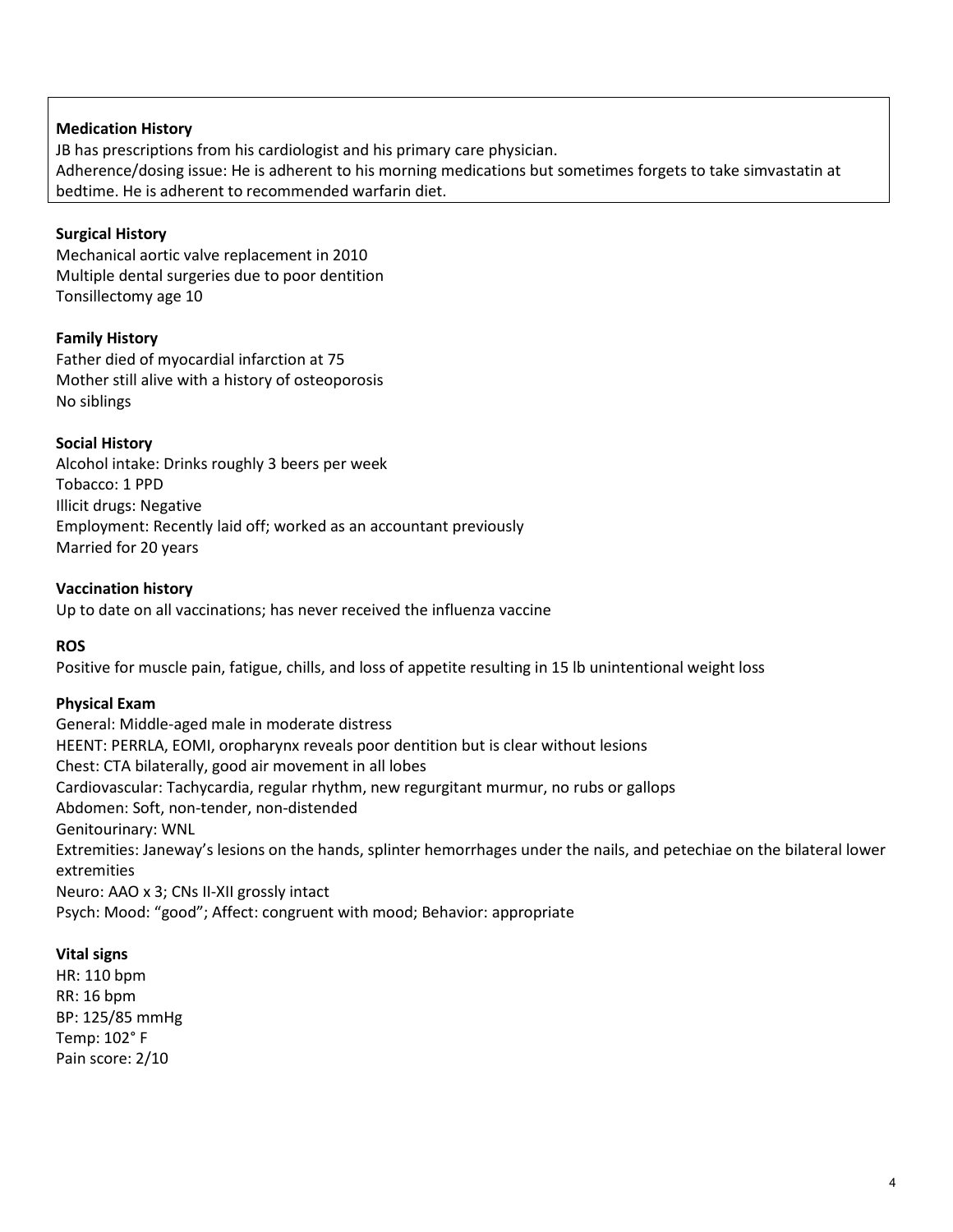|                                | <b>ADD DATE</b> |
|--------------------------------|-----------------|
| <b>Metabolic Panel</b>         |                 |
| Na (mEq/L)                     | 134             |
| K(mEq/L)                       | 3.6             |
| CI (mEq/L)                     | 104             |
| $CO2$ (mEq/L)                  | 26              |
| BUN (mg/dL)                    | 17              |
| SCr (mg/dL)                    | 0.7             |
| Glucose (mg/dL)                | 95              |
| Calcium (mg/dL)                | 8.5             |
| Phosphorus (mg/dL)             | 3.3             |
| Magnesium (mEq/L)              | 1.8             |
| Albumin (g/dL)                 | 2.8             |
| AST (IU/L)                     | 20              |
| ALT (IU/L)                     | 19              |
| Total bili (mg/dL)             | 0.8             |
|                                |                 |
| <b>CBC</b>                     |                 |
| WBC (million/mm <sup>3</sup> ) | 16.5            |
| Hgb (g/dL)                     | 9.0             |
| Hct (%)                        | 28.5            |
| Plt $(K/mm^3)$                 | 115             |
|                                |                 |
| Other                          |                 |
| <b>ESR</b>                     | 119             |
| <b>CRP</b>                     | 16.2            |
| PT (seconds)                   | 14              |
| <b>INR</b>                     | 1.6             |
| aPTT (seconds)                 | 23.3            |
| A <sub>1</sub> c               | 5.6%            |
| <b>Total Cholesterol</b>       | 260 mg/dL       |
| <b>LDL</b>                     | 190 mg/dL       |
| <b>HDL</b>                     | 38 mg/dL        |
| Triglycerides                  | 265 mg/dL       |

#### **Blood Cultures:**

**Labs**

Set 1: Peripheral blood – right arm

- Gram Stain: Gram positive cocci in pairs and chains from both aerobic and anaerobic bottles
- Culture: Streptococcus mitis from both aerobic and anaerobic bottles

#### **STREPTOCOCCUS MITIS**

|             | $MIC$ (mcg/mL) |
|-------------|----------------|
| Ceftriaxone | 0.125          |
| Penicillin  | 0.25           |
| Vancomycin  |                |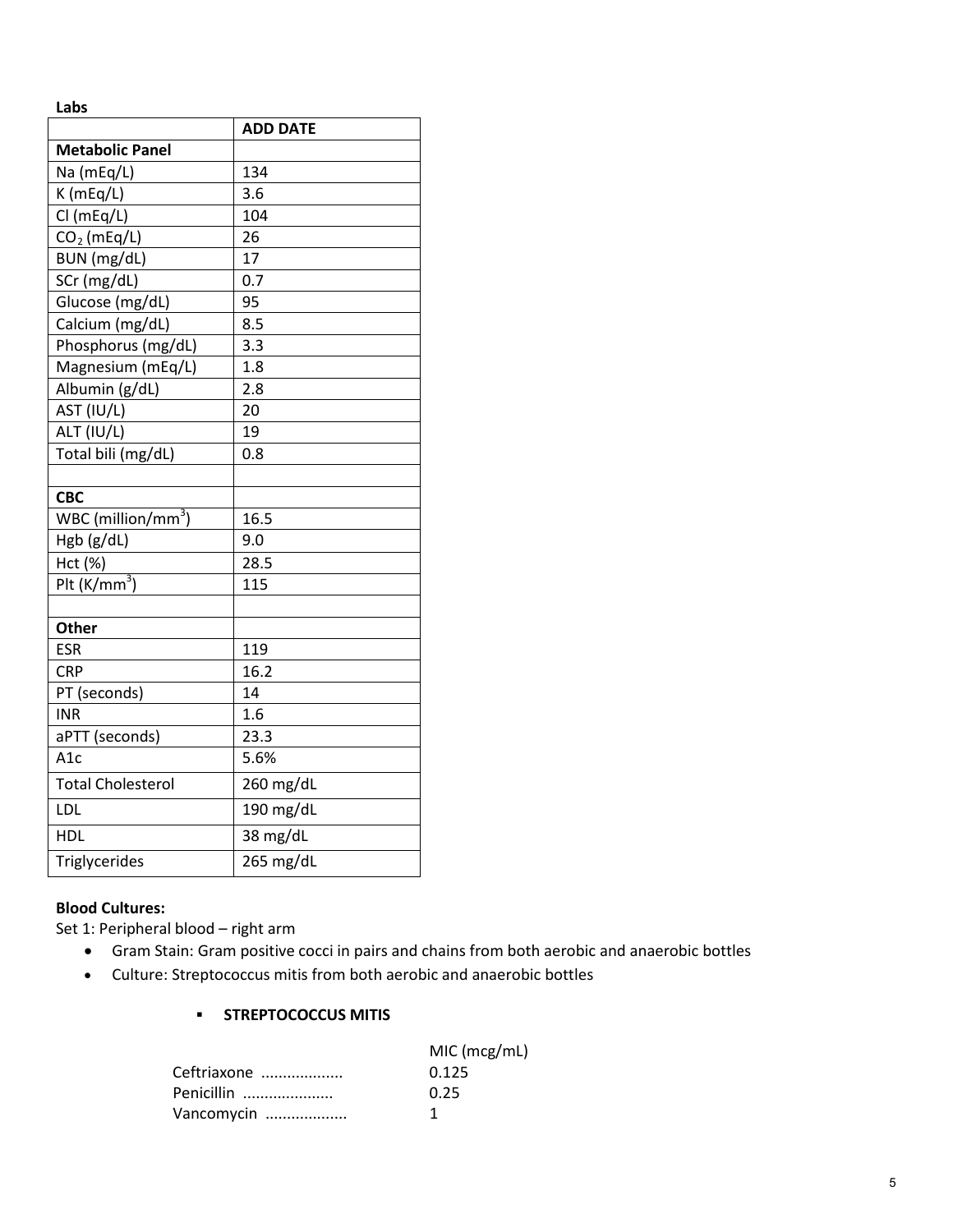Set 2: Peripheral blood – left arm

- Gram Stain: Gram positive cocci in pairs and chains from both aerobic and anaerobic bottles
- Culture: Streptococcus mitis from aerobic and anaerobic bottles Sensitivity on previous specimens

#### **Tests**

Chest X-ray: No acute abnormalities CT chest: Unremarkable EKG: Sinus pattern; no ischemic changes Transesophageal Echo: Severe regurgitation and vegetation on aortic valve leaflet (1cm/1cm)

#### **Current Drug Therapy**

| Drug name/dose/strength/route | <b>Prescribed schedule</b> | <b>Start date</b>  | Indication           |
|-------------------------------|----------------------------|--------------------|----------------------|
| Moxifloxacin 400 mg IV        | Every 24 hours             | Since admission    | Empiric antibiotic   |
|                               |                            | $(2 \text{ days})$ | coverage             |
| Oseltamivir 75 mg PO          | Every 24 hours             | Since admission    | Empiric antiviral    |
|                               |                            | $(2 \text{ days})$ | coverage             |
| 0.9% Sodium Chloride IV       | Continuous infusion at 75  | Since admission    | Maintenance fluids   |
|                               | mL/hour                    | $(2 \text{ days})$ |                      |
| Simvastatin 10 mg PO          | Every 24 hours             | Since admission    | Hyperlipidemia       |
|                               |                            | $(2 \text{ days})$ |                      |
| Aspirin 81 mg PO              | Every 24 hours             | Since admission    | Cardiovascular event |
|                               |                            | $(2 \text{ days})$ | prevention           |
| Sertraline 100 mg PO          | Every 24 hours             | Since admission    | Depression           |
|                               |                            | $(2 \text{ days})$ |                      |

#### **Patient Narrative**

JB is admitted to a general medical ward and diagnosed with infective endocarditis after meeting 2 of the major Modified Duke criteria. He does not have neurologic or CNS complications and will not be undergoing invasive surgical procedures for this infection. He will be managed medically with antibiotic therapy. He was started on empiric oseltamivir and moxifloxacin upon admission for a presumptive respiratory infection, which has now been ruled out. Today (two days after his admission) the very busy microbiology lab reported the minimum inhibitory concentrations (MIC) without interpretation for the organism growing in JB's blood culture. The first-year medical resident noticed the lack of interpretation for these MIC values and tried to call the microbiology lab who said that the technologist had left for the day. The medical resident then asks you to review the patient's report and make recommendations for definitive antibiotic therapy as well as any other suggestions regarding this patient's care.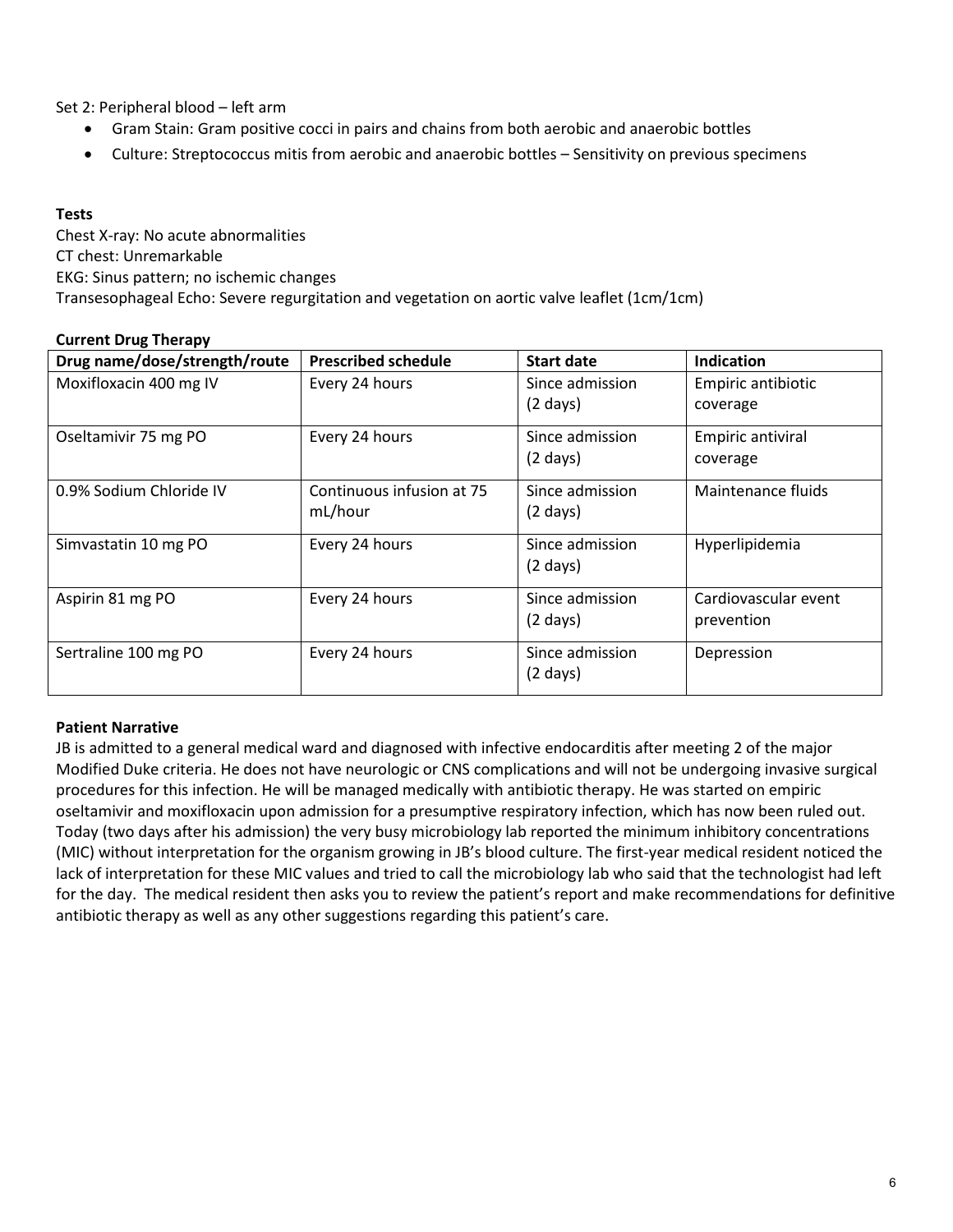Using the patient's data you will be able to develop an effective care plan for your patient. Clearly define the health care problems. Health care problems include treatment of all acute and chronic medical problems, resolution of all actual or potential drug-related problems, and identification of any other health care services from which your patient may benefit.

Remember to think about potential medical problems for which your patient may be at risk and disease prevention and disease screening activities that may be appropriate to recommend. Also, don't forget to consider specific patient factors that may influence your goals and recommendations for therapy (e.g., physical, psychological, spiritual, social, economic, cultural, and environmental).

To complete your care plan, specify all of your patient's health care problems that need to be addressed. Then prioritize the problems into one of three categories: (1) Most urgent problem, (2) Other problems that must be addressed immediately (or during this clinical encounter), OR (3) Problems that can be addressed later (e.g. a week or more later/at discharge or next follow up visit). Please note that only **one** problem should be identified as the "most urgent problem."

Then **for each problem** describe the (1) therapeutic goals, (2) recommendations for therapy, and (3) monitoring parameters and endpoints. Your monitoring parameters should include the frequency of follow-up and endpoints should be measurable by clinical, laboratory, quality of life, and/or other defined parameters (e.g., target HDL is greater than 50 mg/dL within 6 months).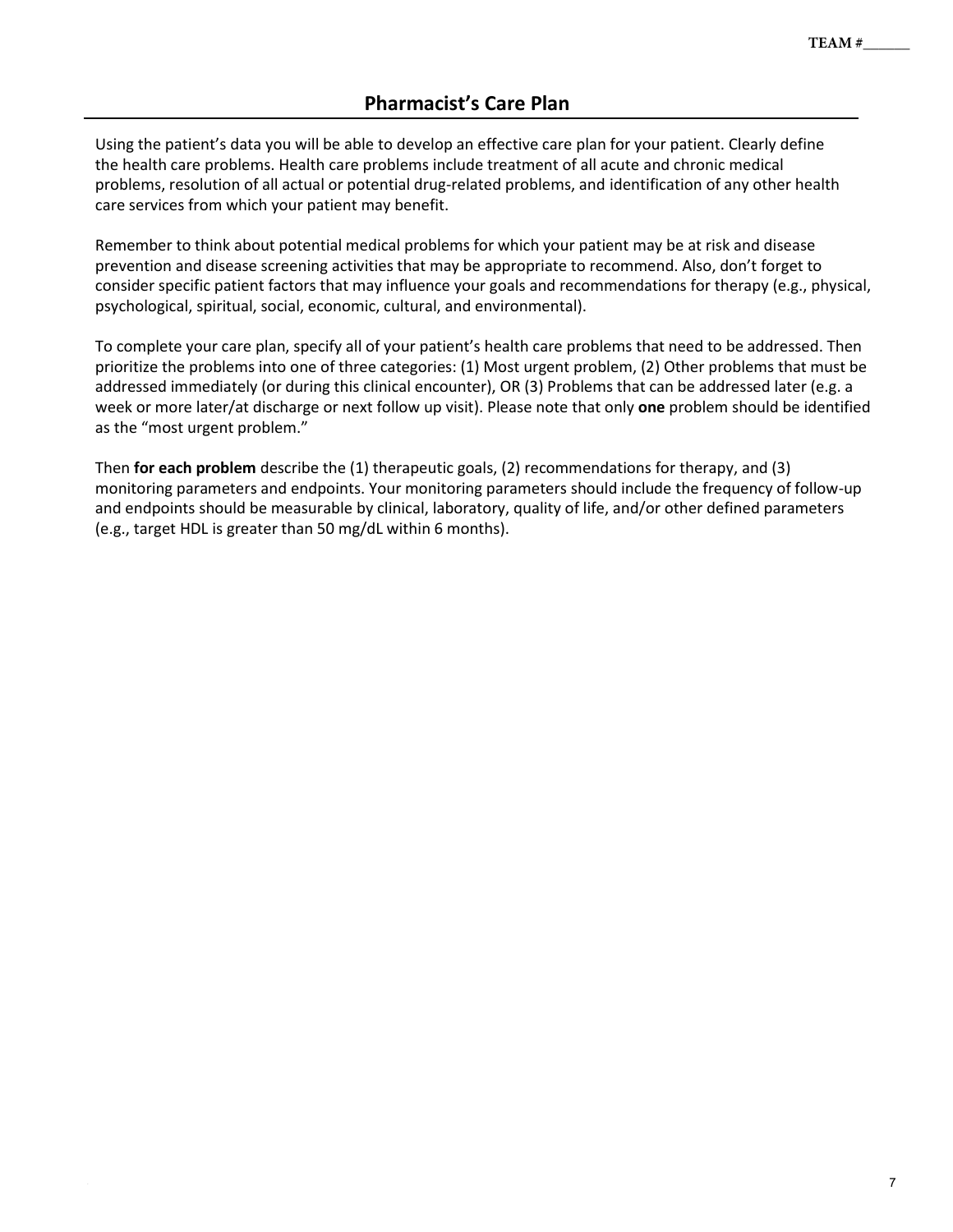Evaluated for Evaluated for competition competition

## ASHP Clinical Skills Competition - Pharmacist's Care Plan **ASHP Clinical Skills Competition - Pharmacist's Care Plan**

# Problem Identification and Prioritization with Pharmacist's Care Plan **Problem Identification and Prioritization with Pharmacist's Care Plan**

- A. List all health care problems that need to be addressed in this patient using the table below. A. List all health care problems that need to be addressed in this patient using the table below.
- B. Prioritize the problems by indicating the appropriate number in the "Priority" column below: B. Prioritize the problems by indicating the appropriate number in the "Priority " column below:
	- $=$  Most urgent problem (Note: There can only be one most urgent problem)  $1 =$  Most urgent problem (Note: There can only be one most urgent problem)
- = Other problems that must be addressed immediately or during this clinical encounter; OR 2 = Other problems that must be addressed immediately or during this clinical encounter; **OR**  $\overline{\mathcal{L}}$
- 3 = Problems that can be addressed later (e.g. a week or more later/at discharge or next follow up visit**)**

3 = Problems that can be addressed later (e.g. a week or more later/at discharge or next follow up visit)<br>\*Please note, there should be only a "1", "2", or "3" listed in the priority column, and the number "1" should only \**Please note, there should be only a "1", " 2", or "3" listed in the priority column, and the number "1" should only be used onc*e.

| Monitoring Parameters and<br>Endpoints |  |  |
|----------------------------------------|--|--|
| Recommendations for Therapy            |  |  |
| Therapeutic Goals                      |  |  |
|                                        |  |  |
| <b>Health Care Problem</b> Priority    |  |  |

© 2007, American Society of Health-System Pharmacists®, Inc. All rights reserved. © 2007, American Society of Health-System Pharmacists®, Inc. All rights reserved.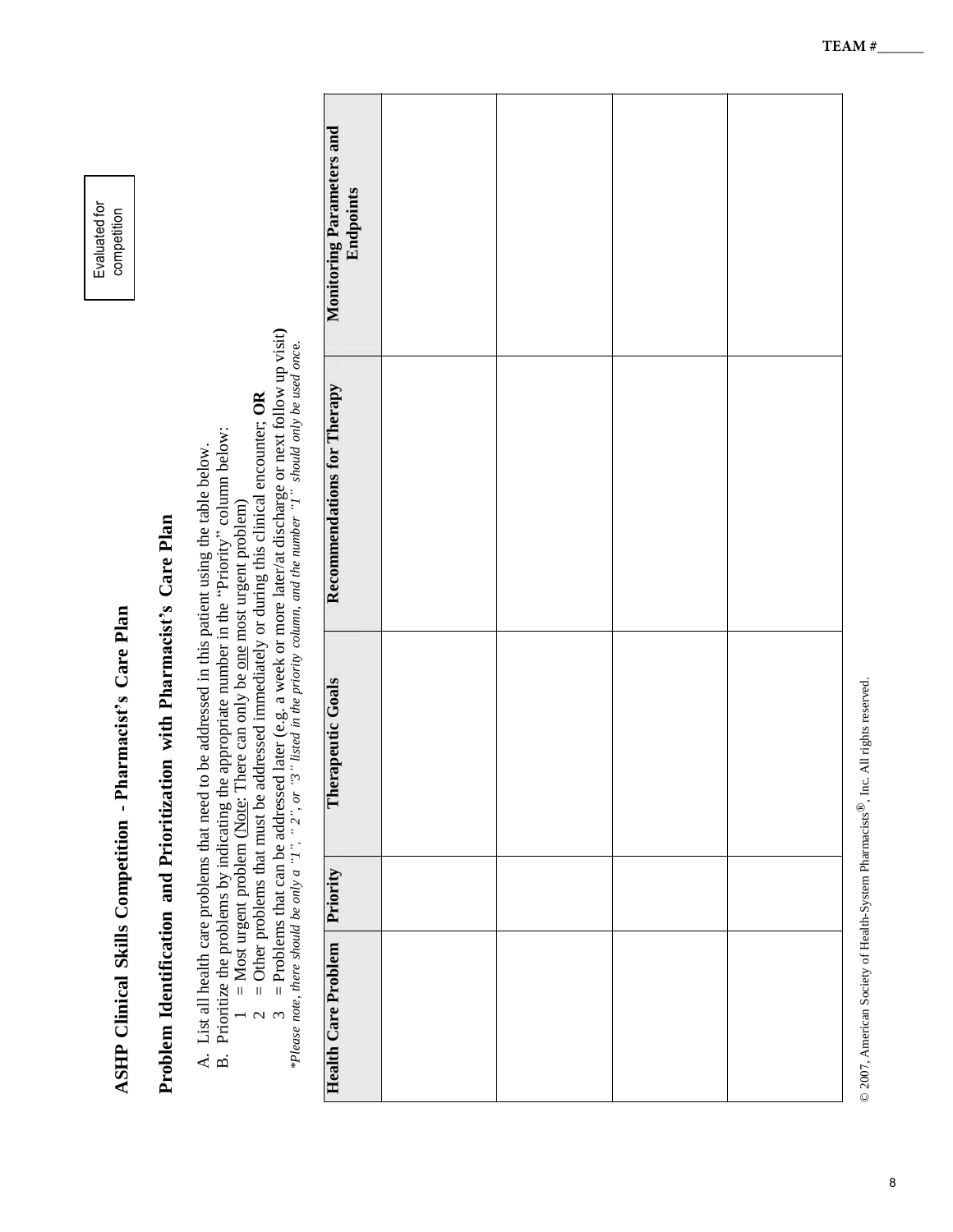Evaluated for competition

Evaluated for<br>competition

Problem Identification and Prioritization with Pharmacist's Care Plan **Problem Identification and Prioritization with Pharmacist's Care Plan**

| <b>Monitoring Parameters and<br/>Endpoints</b> |  |  |  |
|------------------------------------------------|--|--|--|
| Recommendations for Therapy                    |  |  |  |
| Therapeutic Goals                              |  |  |  |
| Priority                                       |  |  |  |
| Health Care Problem                            |  |  |  |

© 2007, American Society of Health-System Pharmacists®, Inc. All rights reserved. © 2007, American Society of Health-System Pharmacists®, Inc. All rights reserved.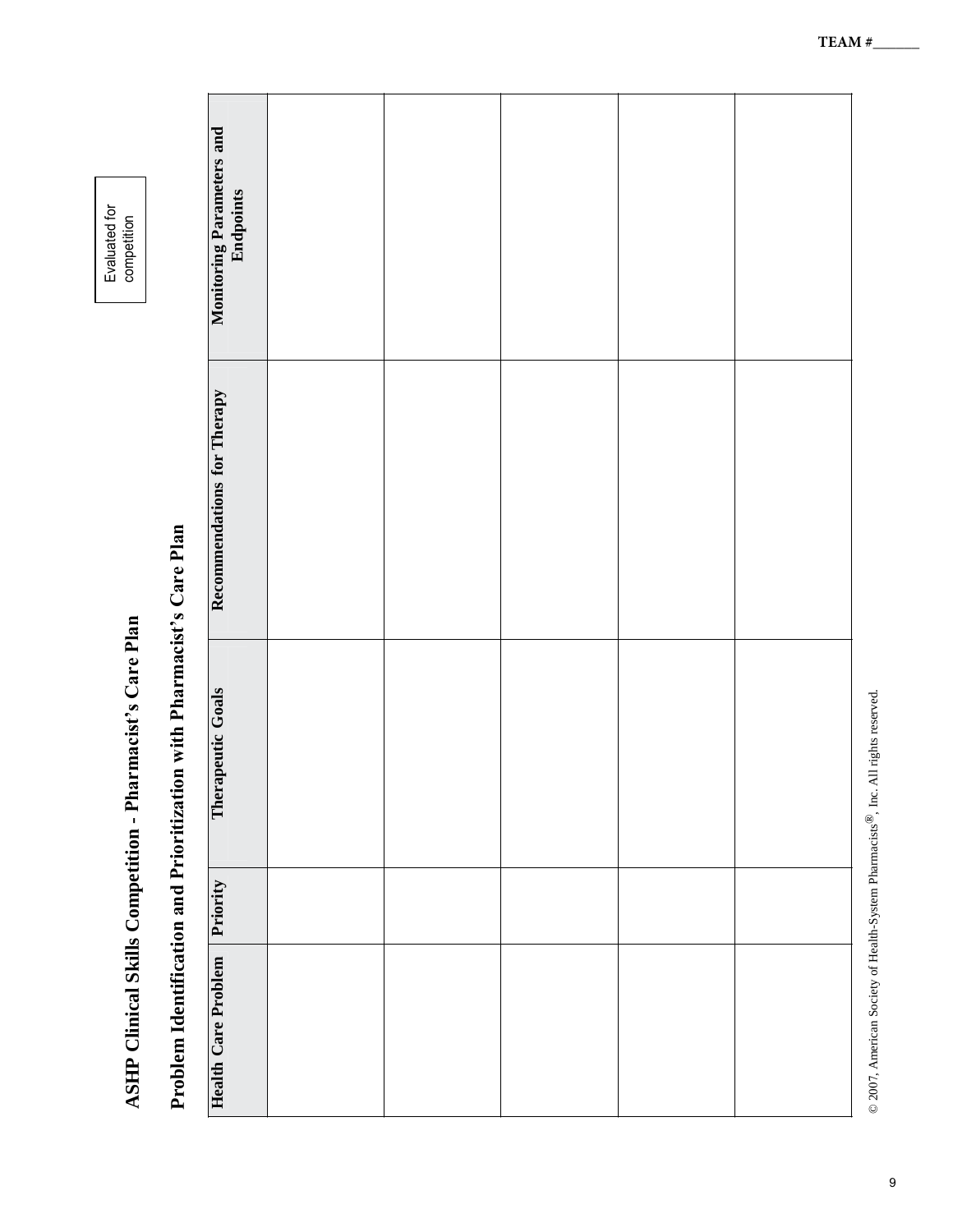Evaluated for competition

Evaluated for<br>competition

Problem Identification and Prioritization with Pharmacist's Care Plan **Problem Identification and Prioritization with Pharmacist's Care Plan**

| Monitoring Parameters and<br>Endpoints |  |  |  |
|----------------------------------------|--|--|--|
| Recommendations for Therapy            |  |  |  |
| Therapeutic Goals                      |  |  |  |
| Priority                               |  |  |  |
| <b>Health Care Problem</b>             |  |  |  |

© 2007, American Society of Health-System Pharmacists®, Inc. All rights reserved. © 2007, American Society of Health-System Pharmacists®, Inc. All rights reserved.

10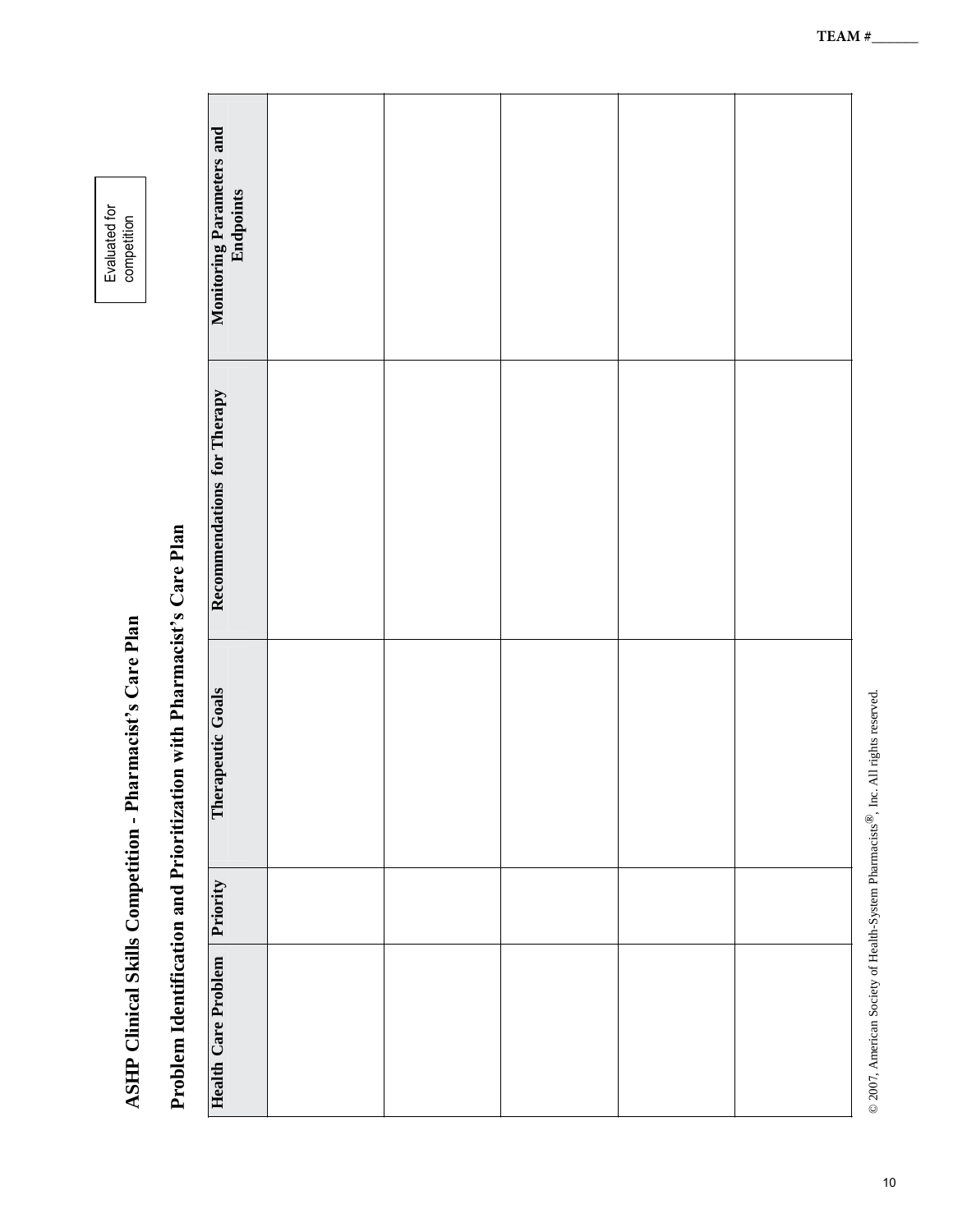Evaluated for<br>competition Evaluated for competition

> ASHP Clinical Skills Competition - Pharmacist's Care Plan **ASHP Clinical Skills Competition - Pharmacist's Care Plan**

Problem Identification and Prioritization with Pharmacist's Care Plan **Problem Identification and Prioritization with Pharmacist's Care Plan**

| Monitoring Parameters and<br>Endpoints |  |  |  |
|----------------------------------------|--|--|--|
| Recommendations for Therapy            |  |  |  |
| Therapeutic Goals                      |  |  |  |
| Priority                               |  |  |  |
| Health Care Problem                    |  |  |  |

© 2007, American Society of Health-System Pharmacists®, Inc. All rights reserved. © 2007, American Society of Health-System Pharmacists®, Inc. All rights reserved.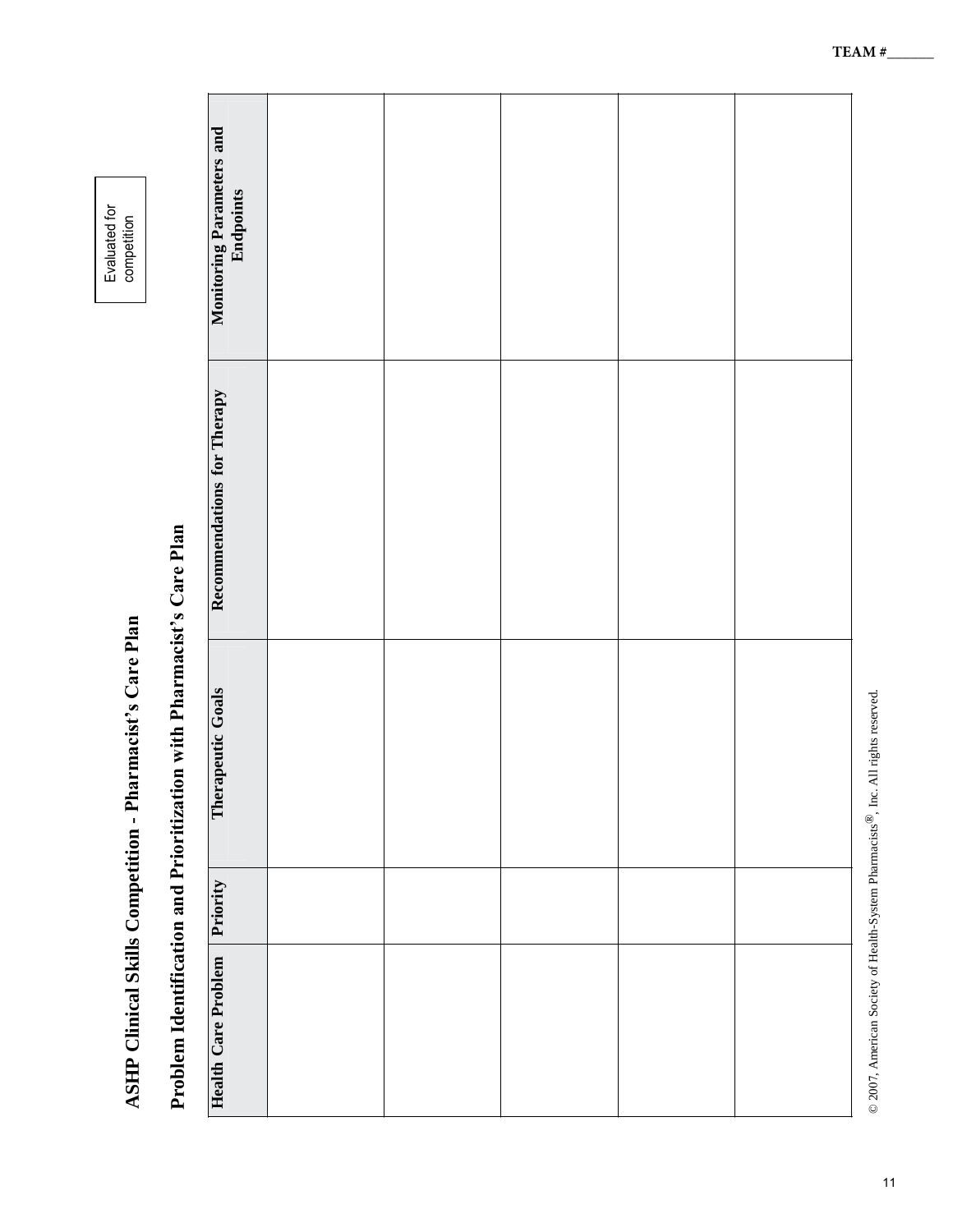Problem Identification and Prioritization with Pharmacist's Care Plan **Problem Identification and Prioritization with Pharmacist's Care Plan**

| Monitoring Parameters and<br>Endpoints |  |  |  |
|----------------------------------------|--|--|--|
| Recommendations for Therapy            |  |  |  |
| Therapeutic Goals                      |  |  |  |
|                                        |  |  |  |
| <b>Health Care Problem</b> Priority    |  |  |  |

© 2007, American Society of Health-System Pharmacists®, Inc. All rights reserved. © 2007, American Society of Health-System Pharmacists®, Inc. All rights reserved.

Evaluated for<br>competition Evaluated for competition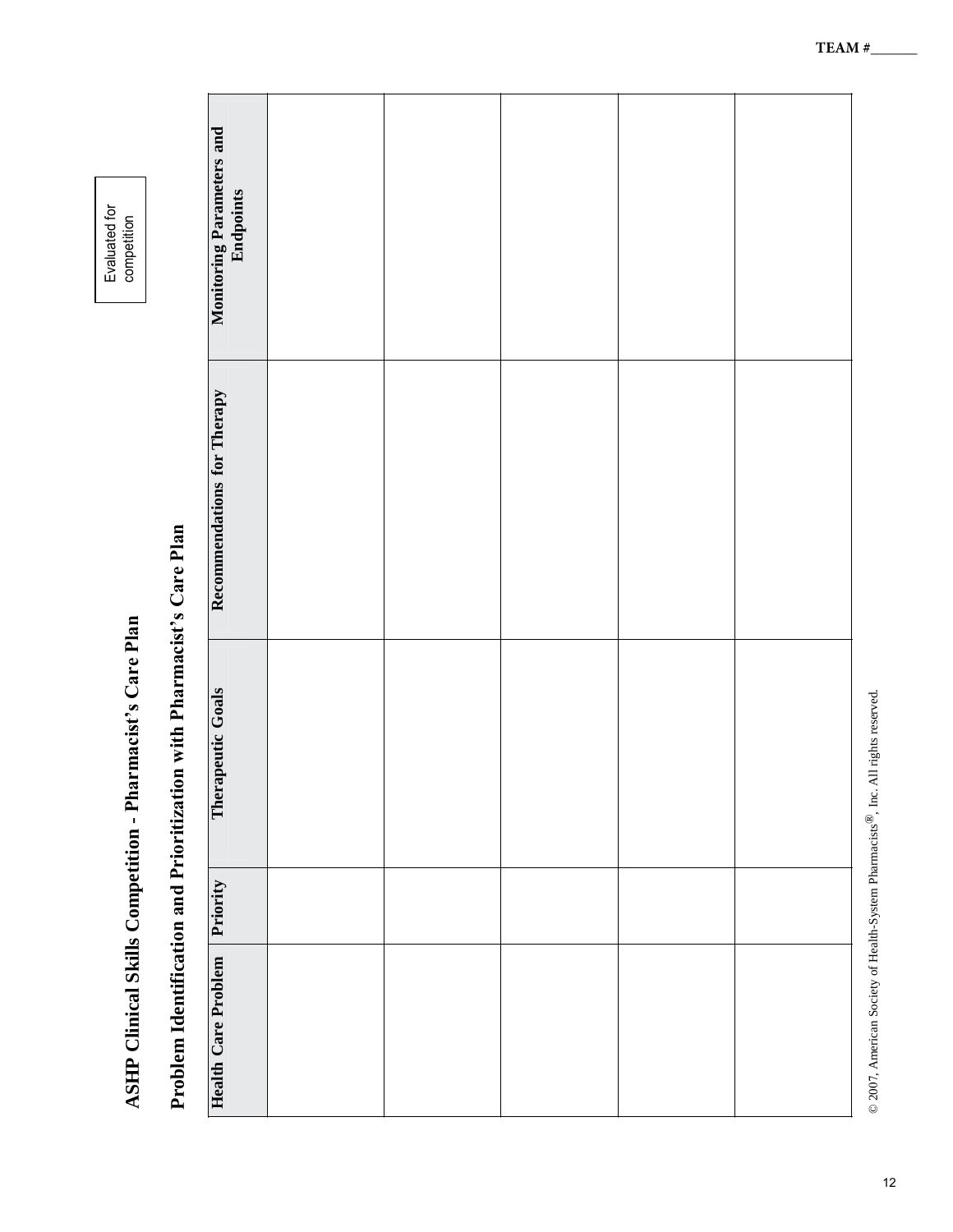Evaluated for competition

Evaluated for<br>competition

Problem Identification and Prioritization with Pharmacist's Care Plan **Problem Identification and Prioritization with Pharmacist's Care Plan**

| Monitoring Parameters and<br>Endpoints |  |  |  |
|----------------------------------------|--|--|--|
| Recommendations for Therapy            |  |  |  |
| Therapeutic Goals                      |  |  |  |
| Priority                               |  |  |  |
| Health Care Problem                    |  |  |  |

© 2007, American Society of Health-System Pharmacists®, Inc. All rights reserved. © 2007, American Society of Health-System Pharmacists®, Inc. All rights reserved.

13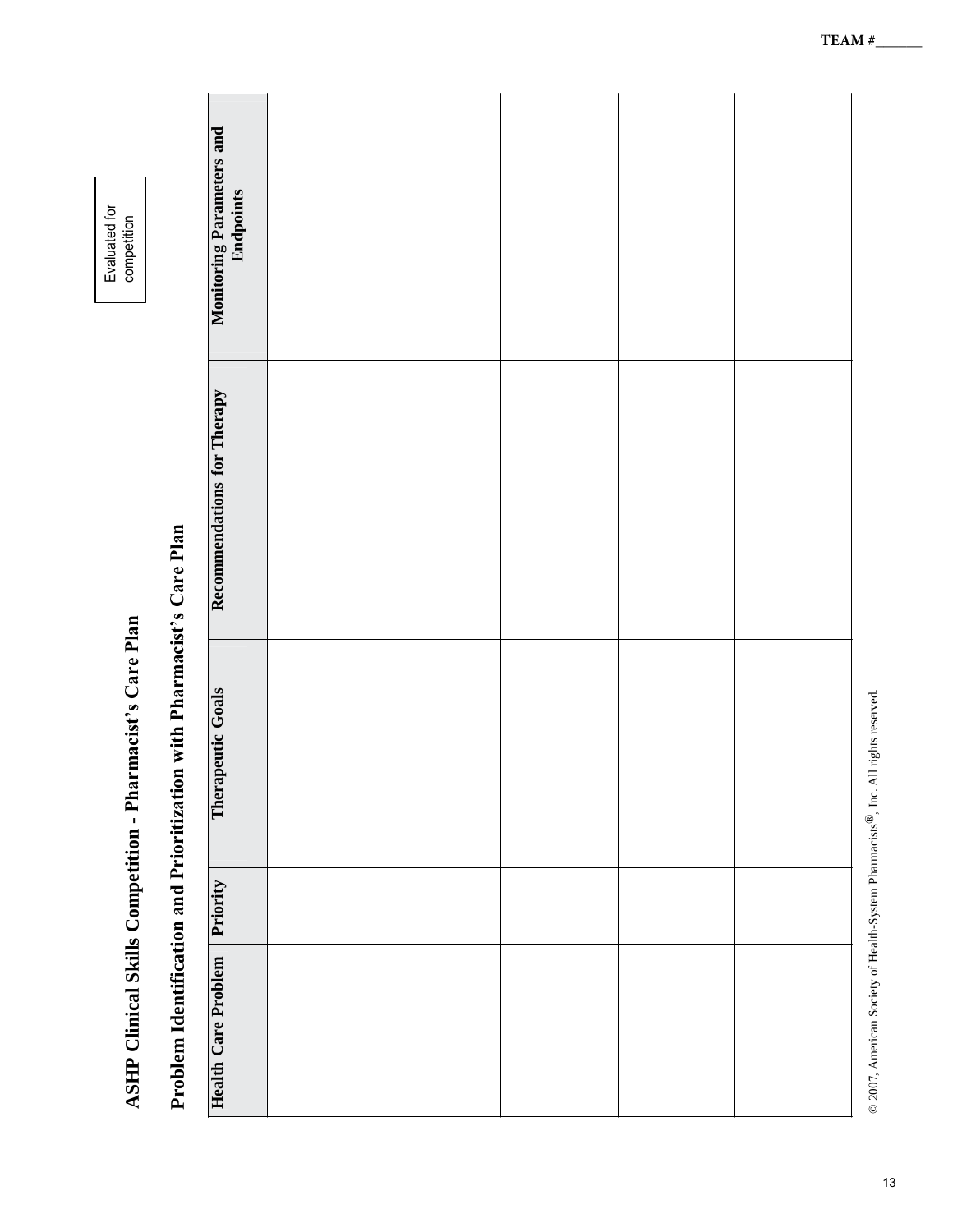Problem Identification and Prioritization with Pharmacist's Care Plan **Problem Identification and Prioritization with Pharmacist's Care Plan**

| <b>Monitoring Parameters and<br/>Endpoints</b> |  |  |  |
|------------------------------------------------|--|--|--|
| Recommendations for Therapy                    |  |  |  |
| Therapeutic Goals                              |  |  |  |
| Priority                                       |  |  |  |
| Health Care Problem                            |  |  |  |

© 2007, American Society of Health-System Pharmacists®, Inc. All rights reserved. © 2007, American Society of Health-System Pharmacists®, Inc. All rights reserved.

Evaluated for<br>competition Evaluated for competition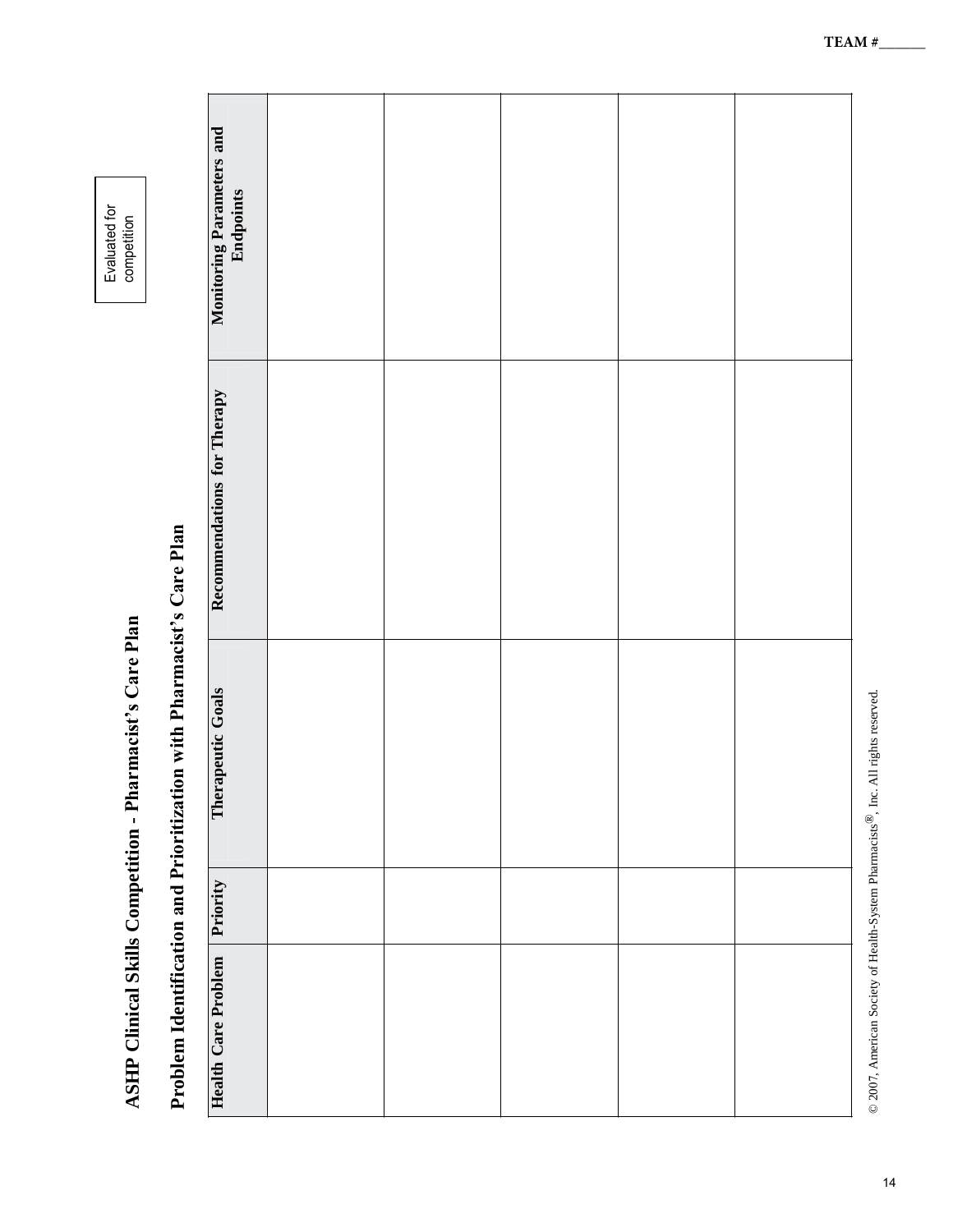**TEAM #\_\_\_\_\_\_**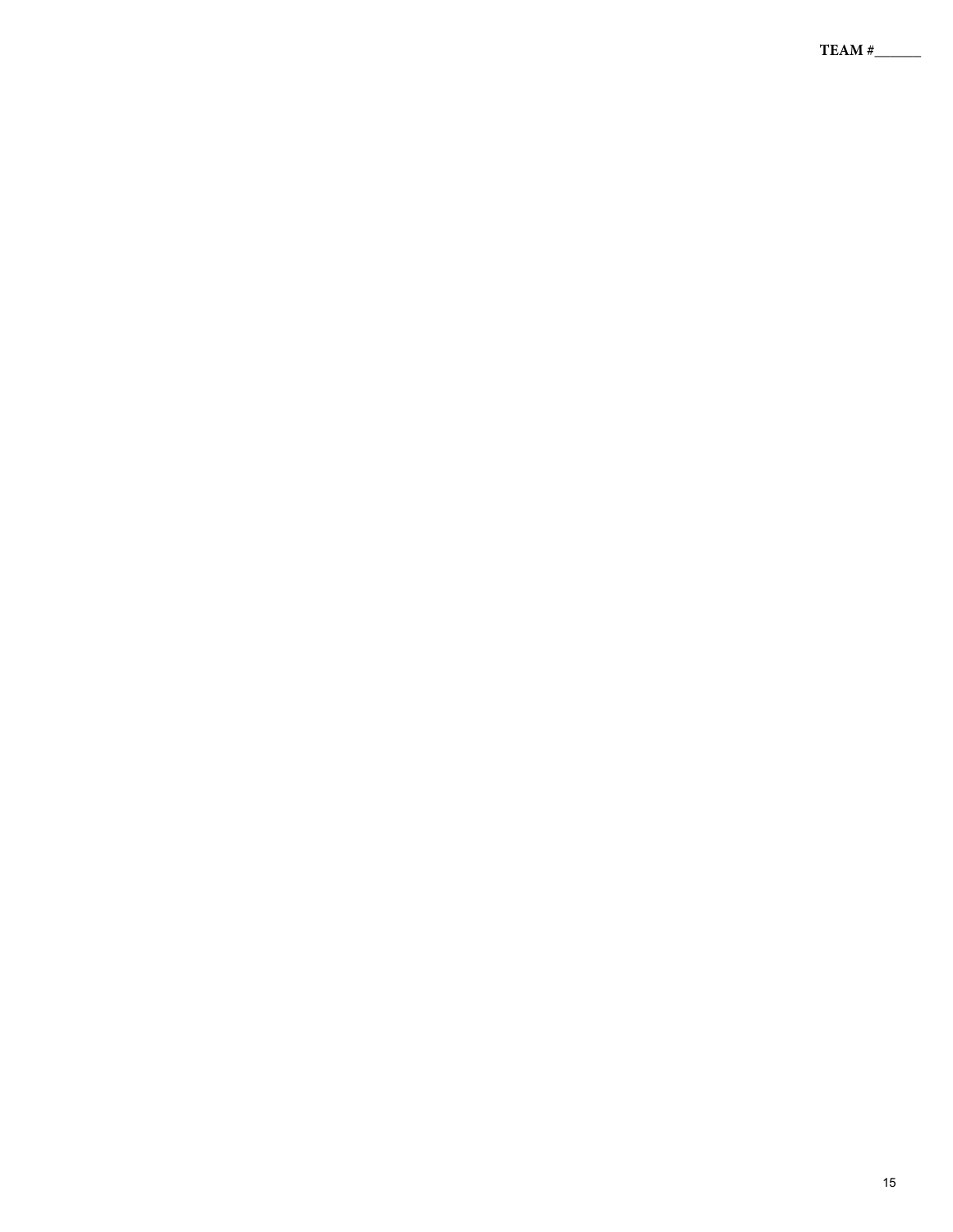**TEAM #\_\_\_\_\_\_**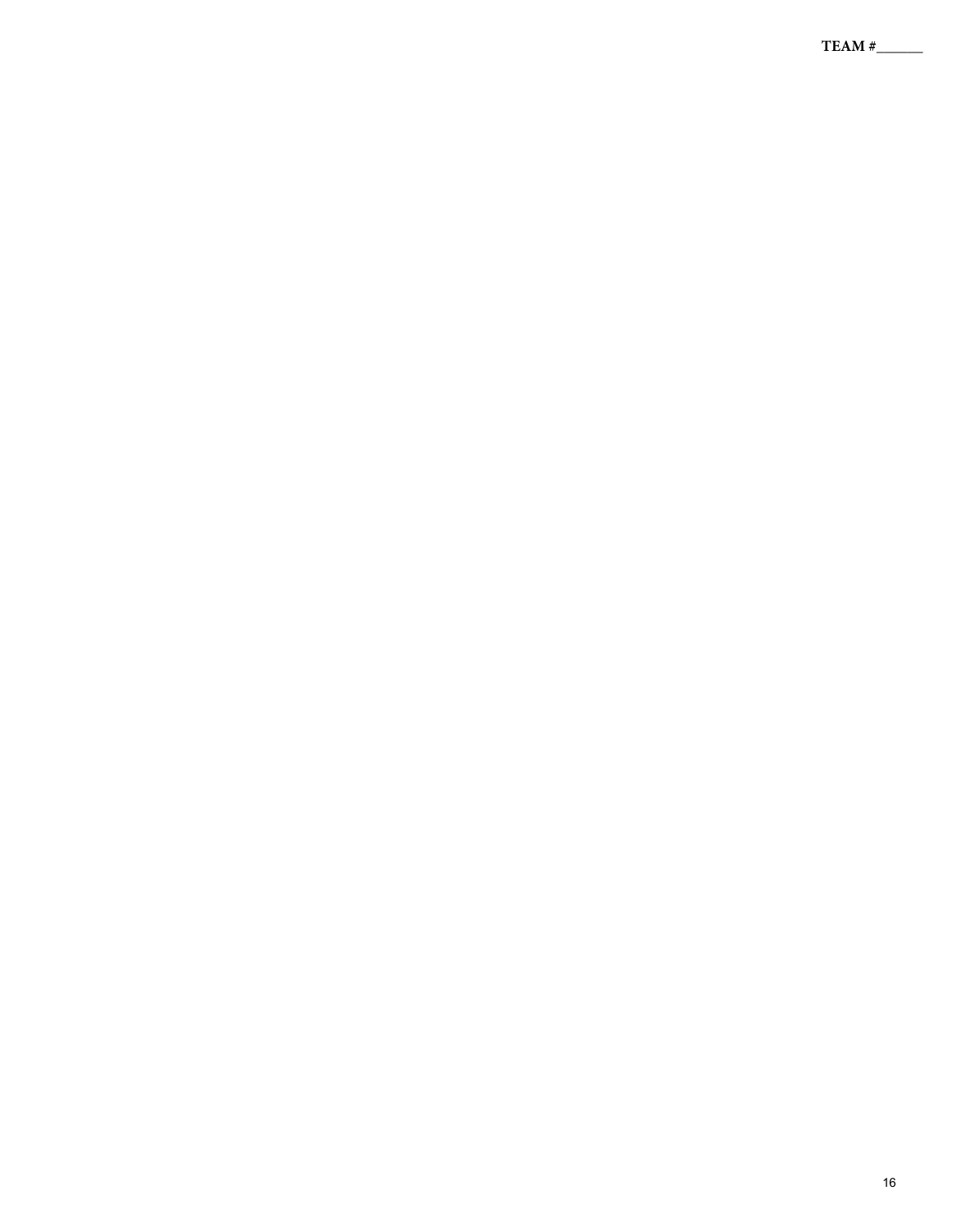### 2015 ASHP Clinical Skills Competition<sup>SM</sup> **NATIONAL CASE ANSWER KEY**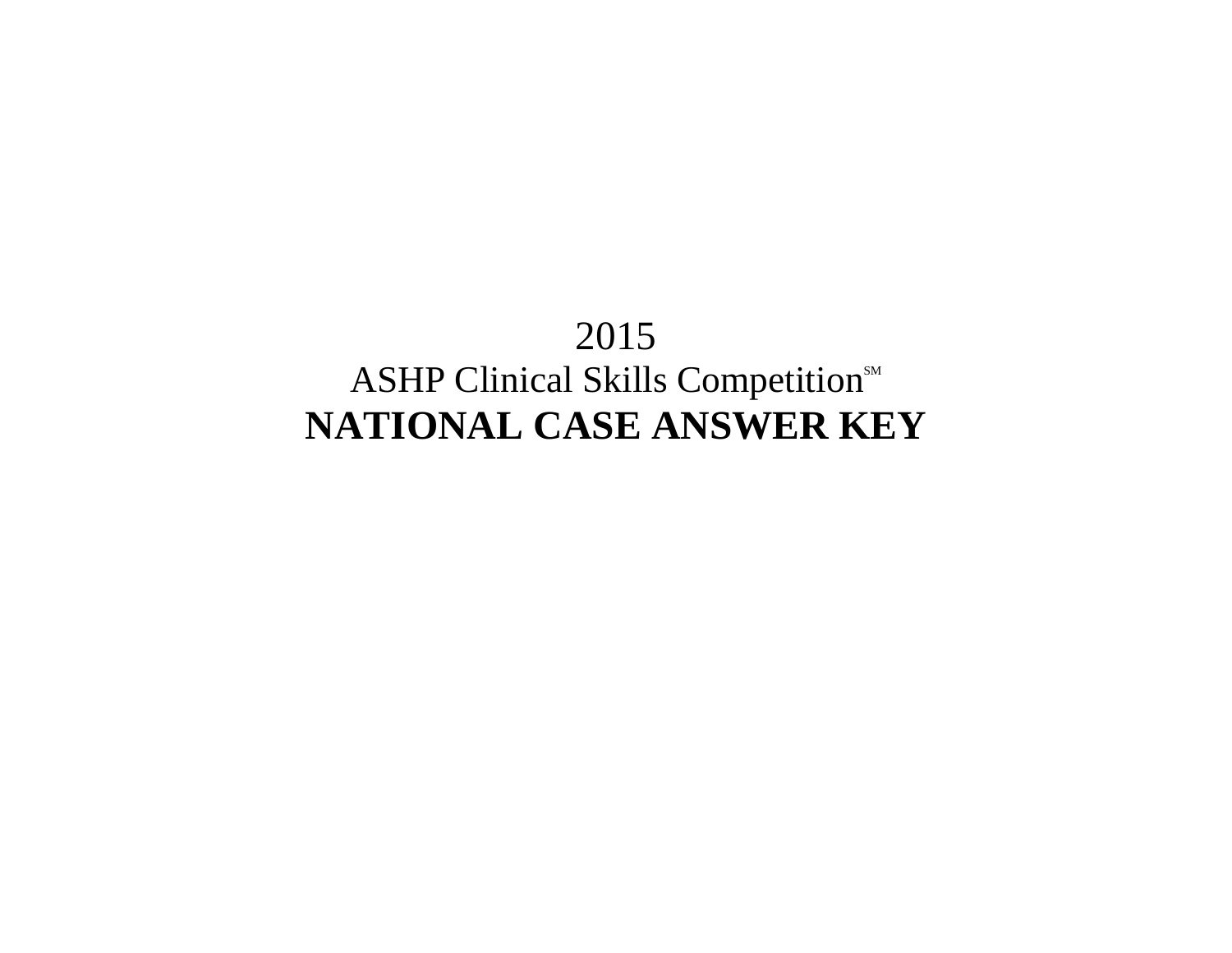#### **ASHP Clinical Skills Competition - Pharmacist's Care Plan - 2015 Final Answer Key**

#### **Problem Identification and Prioritization with Pharmacist's Care Plan**

- A. List all health care problems that need to be addressed in this patient using the table below.
- B. Prioritize the problems by indicating the appropriate number in the "Priority" column below:
	- $1 =$  Most urgent problem (Note: There can only be <u>one</u> most urgent problem)
	- 2 = Other problems that must be addressed immediately or during this clinical encounter; **OR**
	- $3$  = Problems that can be addressed later (e.g. a week or more later)

\**Please note, there should be only a "1", " 2", or "3" listed in the priority column, and the number "1" should only be used onc*e.

| <b>Health Care Problem</b>                                                             | <b>Priority</b> | <b>Therapeutic Goals</b>                                                                                                                                                                                                                                                                  | <b>Recommendations for Therapy</b>                                                                                                                                                                                                                                                                                                                                                                                                                                                                                                                                                                                                                                                                                                                                                                                                                                                                                                                                                                                                              | <b>Monitoring Parameters and</b><br><b>Endpoints</b>                                                                                                                                                                                                                                                                                                                                                                                                                                                                                                                                                                                                                                                                                                                                             |
|----------------------------------------------------------------------------------------|-----------------|-------------------------------------------------------------------------------------------------------------------------------------------------------------------------------------------------------------------------------------------------------------------------------------------|-------------------------------------------------------------------------------------------------------------------------------------------------------------------------------------------------------------------------------------------------------------------------------------------------------------------------------------------------------------------------------------------------------------------------------------------------------------------------------------------------------------------------------------------------------------------------------------------------------------------------------------------------------------------------------------------------------------------------------------------------------------------------------------------------------------------------------------------------------------------------------------------------------------------------------------------------------------------------------------------------------------------------------------------------|--------------------------------------------------------------------------------------------------------------------------------------------------------------------------------------------------------------------------------------------------------------------------------------------------------------------------------------------------------------------------------------------------------------------------------------------------------------------------------------------------------------------------------------------------------------------------------------------------------------------------------------------------------------------------------------------------------------------------------------------------------------------------------------------------|
| <b>Infective</b><br><b>Endocarditis of</b><br><b>Prosthetic Aortic</b><br><b>Valve</b> |                 | Eradicate infection<br>$\bullet$<br>Reduce the risk of<br>$\bullet$<br>morbidity and<br>mortality from<br>infection<br>Prevent the<br>$\bullet$<br>development or<br>worsening of short<br>and long-term<br>sequeale (e.g.<br>septic emboli to<br>lung, brain, spleen<br>or other organs) | Discontinue oseltamivir and moxfloxacin<br>$\bullet$<br>Begin antibiotic coverage for Viridans Group<br>$\bullet$<br>Streptococci relatively resistant to penicillin<br>with:<br>Vancomycin 30 mg/kg per 24 h IV in 2<br>$\circ$<br>equally divided doses based on actual<br>body weight $(1250 \text{ mg} - 1500 \text{ mg} \text{ given})$<br>every 12 hours)<br>Goal serum trough concentration is 15-<br>$\circ$<br>$20 \text{ mg/L}$<br>$--$ PLUS $--$<br>Gentamicin 3 mg/kg IV every 24 hours<br>$\circ$<br>based on actual body weight (250 mg every<br>24 hours) (per IDSA guidelines)<br>Goal peak: 3-4 mg/L<br>$\circ$<br>Goal trough: $< 1$ mg/L<br>$\circ$<br>Acceptable alternative dosing:<br>Gentamicin 1 mg/kg IV every 8 hours<br>$\circ$<br>based on actual body weight (85-90 mg)<br>every 8 hours)<br>Recommended duration of therapy is 6 weeks<br>for both antibiotics<br>Recommend acetaminophen for fever control.<br>NSAIDs should be avoided because of<br>patient's cardiac history and interaction with<br>warfarin | Efficacy:<br>Daily CBC to monitor WBC<br>Daily blood cultures until<br>clearance is documented then<br>blood cultures periodically<br>Resolution of infection (e.g.<br>normalization of temperature,<br>resolution of myalgias,<br>resolution of vegetation on<br>imaging)<br>Safety:<br>S/sx of vancomycin<br>hypersensitivity and other<br>adverse effects (e.g. "Redman<br>syndrome", flushing, itching of<br>trunk or extremities)<br>Monitor for anaphylactic<br>reaction to antibiotics (e.g.<br>decreased $O_2$ saturation on<br>pulse oximetry, tongue<br>swelling)<br>Monitor trough serum<br>vancomycin concentration<br>obtained just prior to the next<br>dose at steady-state conditions<br>$\left(\sim 30\right)$ minutes prior to fourth<br>dose) and adjust doses<br>accordingly |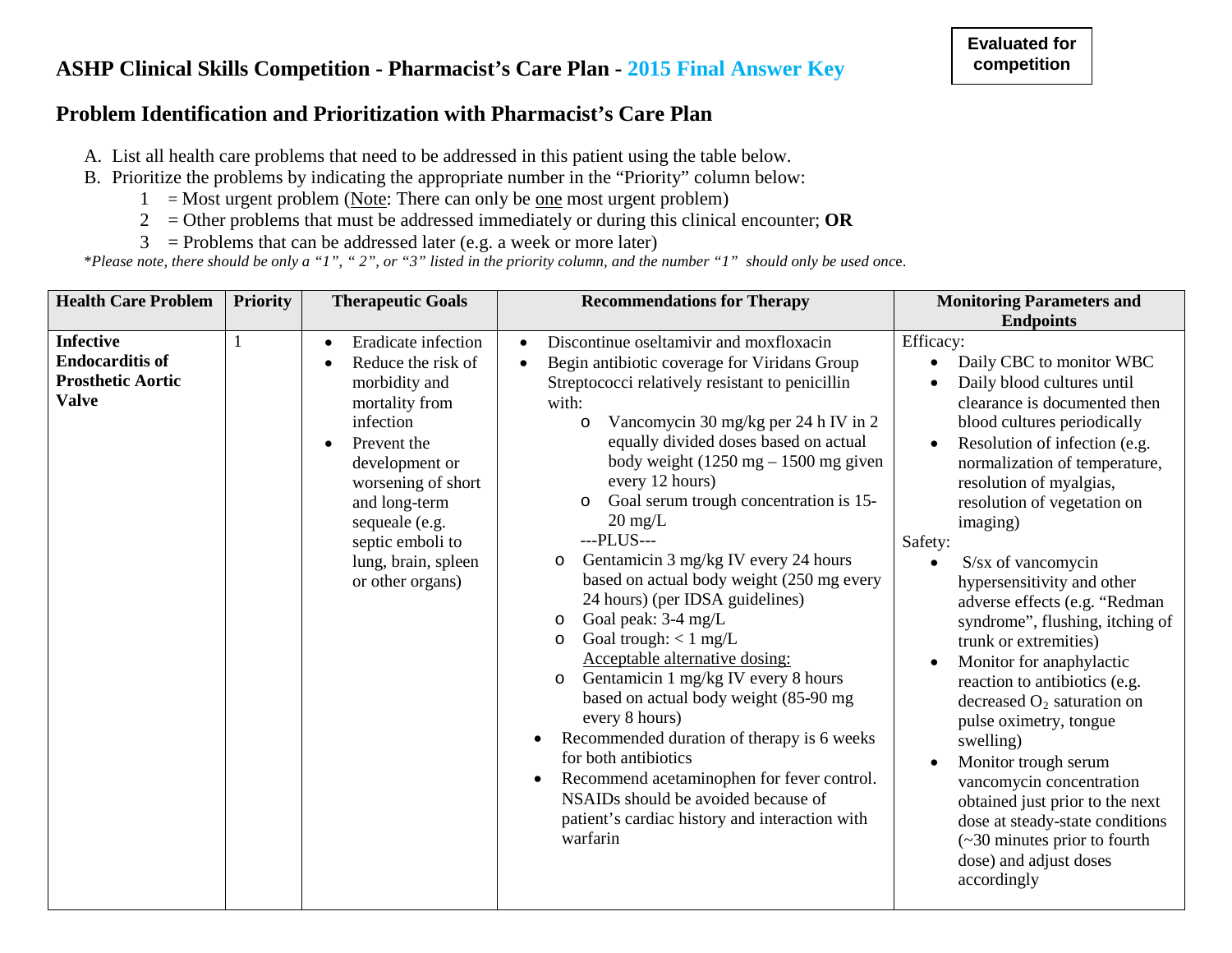| <b>Health Care Problem</b> | <b>Priority</b>  | <b>Therapeutic Goals</b>                                                          | <b>Recommendations for Therapy</b>                                                                                                                                                                                                                                                                                                                                                                                                                                                                                                                                                                                                                                                                                                                                                                                                                                                                                                                                                                                           | <b>Monitoring Parameters and</b>                                                                                                                                                                                                                                                                                                                                                                                                                                                                                                                                                                  |
|----------------------------|------------------|-----------------------------------------------------------------------------------|------------------------------------------------------------------------------------------------------------------------------------------------------------------------------------------------------------------------------------------------------------------------------------------------------------------------------------------------------------------------------------------------------------------------------------------------------------------------------------------------------------------------------------------------------------------------------------------------------------------------------------------------------------------------------------------------------------------------------------------------------------------------------------------------------------------------------------------------------------------------------------------------------------------------------------------------------------------------------------------------------------------------------|---------------------------------------------------------------------------------------------------------------------------------------------------------------------------------------------------------------------------------------------------------------------------------------------------------------------------------------------------------------------------------------------------------------------------------------------------------------------------------------------------------------------------------------------------------------------------------------------------|
|                            |                  |                                                                                   |                                                                                                                                                                                                                                                                                                                                                                                                                                                                                                                                                                                                                                                                                                                                                                                                                                                                                                                                                                                                                              | <b>Endpoints</b><br>Daily BMP to monitor renal<br>function while on vancomeyin<br>and an aminoglycoside<br>Monitor for infusion reactions<br>and hypersensitivity to<br>aminoglycosides (e.g. rash,<br>extravasation)<br>Audiology examination at<br>baseline and periodically while<br>on aminoglycoside therapy<br>Monitor for ototoxicity with<br>aminoglycosides (e.g. tinnitus,<br>dizziness, buzzing or hissing in<br>inner ear)                                                                                                                                                            |
| <b>Subtherapeutic INR</b>  | $\boldsymbol{2}$ | Prevention of clot<br>formation in<br>patients with<br>prosthetic heart<br>valves | Restart warfarin and increase warfarin dose to a<br>goal INR of $2-3$ (goal of $2.5-3.5$ is not<br>acceptable because patient does not meet "high-<br>risk" criteria for patients with a mechanical<br>aortic valve)<br>It is appropriate to recommend bridging with an<br>institution-specific protocol for heparin drip<br>dosing OR recommend bridging with<br>enoxaparin 85 mg subcutaneously every 12<br>hours until the INR is therapeutic for 2<br>consecutive days<br>It is acceptable to use either of the following:<br>o Use of an institution-specific protocol<br>for titrating warfarin based on daily<br>INRs while patient is an inpatient<br>$-OR$ —<br>Increase by 10%-15% per week:<br>$\circ$<br>Patient is currently taking 5<br>$mg/day = 35$ mg/week; a 10%-<br>15% increase would be 38.5-40.25<br>mg/week or 5.5-5.75 mg/day (can<br>be given as 5 mg and 6 mg rotating<br>every other day or any other<br>regimen that results in roughly<br>$\sim$ 38-40 mg/week)<br>Continue aspirin 81 mg daily | Obtain daily PT with morning<br>labs until INR goal is stable<br>within the<br>rapeutic range for $\geq 2$<br>days, then can monitor less<br>frequently (i.e. e.g. twice a<br>week)<br>Obtain CBC daily<br>Monitor for signs/symptoms of<br>stroke while INR is<br>subtherapeutic (i.e.e.g. blurred<br>vision, slurred speech, loss of<br>motor coordination)<br>Monitor for signs/symptoms of<br>clotting or embolic events<br>(i.e.e.g. redness, swelling, pain<br>in extremities, altered lung<br>function on pulse oximetry)<br>Monitor for adverse events of<br>warfarin (i.e.e.g. bleeding) |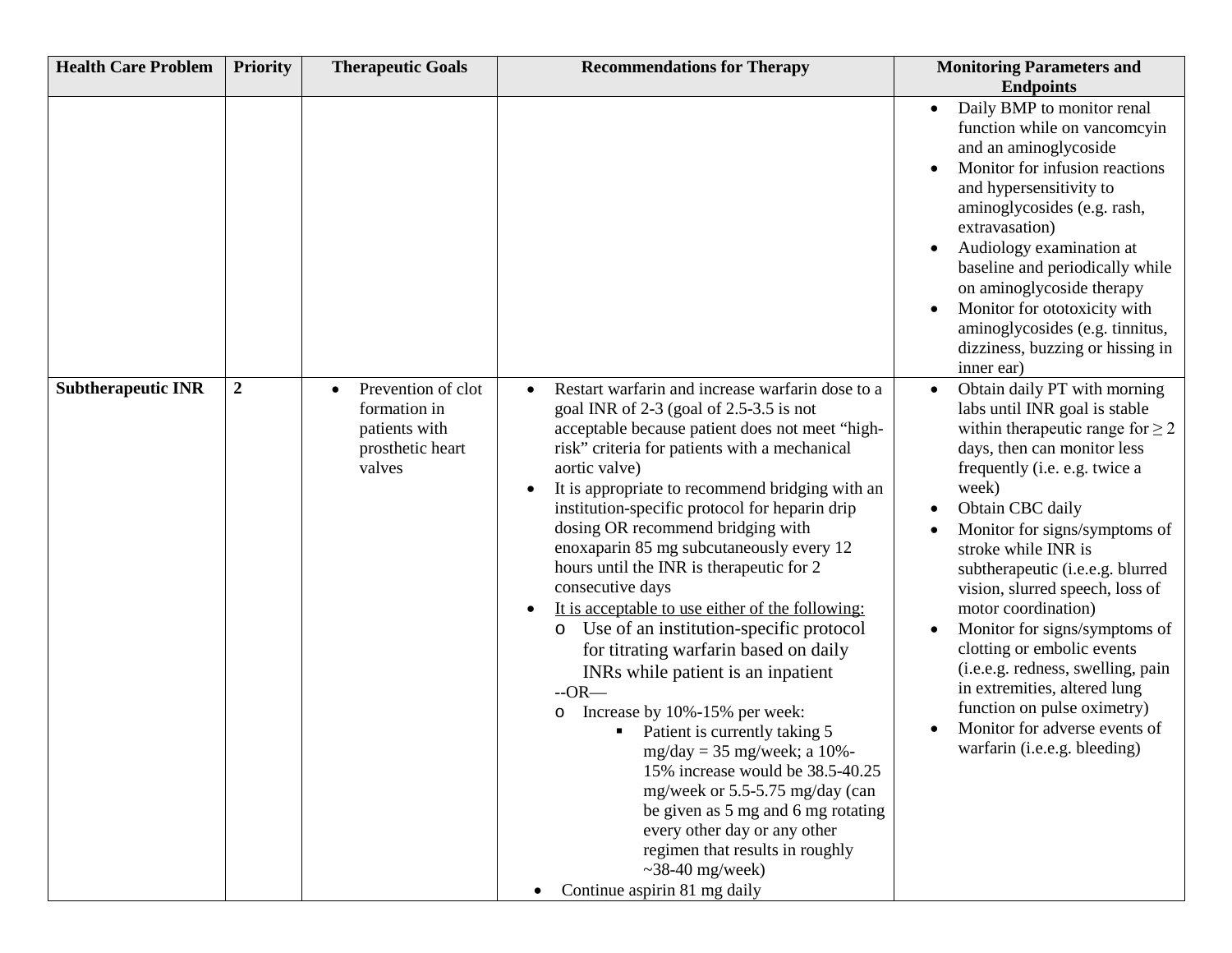| <b>Health Care Problem</b>               | <b>Priority</b>  | <b>Therapeutic Goals</b>                                                  | <b>Recommendations for Therapy</b>                                                                                                                                                                                                                                                                                                                                                                                                                                                                                                                                                                                                                                                                                                                                                                                                                                                                                                                       | <b>Monitoring Parameters and</b>                                                                                                                                                                                                                                                                                                                                                                 |  |
|------------------------------------------|------------------|---------------------------------------------------------------------------|----------------------------------------------------------------------------------------------------------------------------------------------------------------------------------------------------------------------------------------------------------------------------------------------------------------------------------------------------------------------------------------------------------------------------------------------------------------------------------------------------------------------------------------------------------------------------------------------------------------------------------------------------------------------------------------------------------------------------------------------------------------------------------------------------------------------------------------------------------------------------------------------------------------------------------------------------------|--------------------------------------------------------------------------------------------------------------------------------------------------------------------------------------------------------------------------------------------------------------------------------------------------------------------------------------------------------------------------------------------------|--|
| <b>Periodontal</b><br>Disease/gingivitis | $\boldsymbol{2}$ | Prevention of gum<br>infection<br>Improve and<br>maintain oral<br>hygiene | Counsel patient about diet (e.g. green<br>vegetables, avoiding alcohol), compliance, and<br>signs of adverse events such as bleeding which<br>may manifest as bruising, nosebleeds, or<br>bleeding of the GI or GU tracts<br>Counsel patient to avoid ibuprofen or any OTC<br>NSAIDs while on warfarin<br>It is not appropriate to recommend other oral<br>anticoagulants as these do not hold approval<br>for patients with mechanical valves<br>Consultation to dental medicine evaluation<br>Consider prescription antimicrobial mouthwash<br>such as:<br>Chlorhexidine gluconate 0.12% swish and<br>$\circ$<br>spit 15 ml orally twice a day<br>Brush and floss every day to remove bacteria<br>Regular professional cleaning and dental<br>checkups at least once a year<br>Antimicrobial prophylaxis with dental<br>procedures is indicated for patients with<br>prosthetic cardiac valves<br>If stated, clindamycin 600 mg as a single<br>$\circ$ | <b>Endpoints</b><br>Monitor for resolution of<br>disease (e.g. decreased swelling<br>and pain around gums)<br>Monitor for compliance to<br>brushing/flossing<br>Monitor for compliance to<br>prophylaxis when undergoing<br>dental procedures                                                                                                                                                    |  |
|                                          |                  |                                                                           | dose before procedures would be drug of<br>choice for PCN-allergic patients<br>(anaphylaxis)<br>Counsel patient about importance of adherence<br>to dental prophylaxis                                                                                                                                                                                                                                                                                                                                                                                                                                                                                                                                                                                                                                                                                                                                                                                   |                                                                                                                                                                                                                                                                                                                                                                                                  |  |
| <b>Tobacco Use</b>                       | $\boldsymbol{2}$ | Cessation of<br>$\bullet$<br>tobacco smoking                              | Address 5-A's of cessation:<br>$\bullet$<br>Ask about tobacco use<br>$\circ$<br>Advise to quit<br>O<br>Assess willingness and readiness to quit<br>O<br>(see notes)<br>Assist with quitting<br>$\circ$<br>1. Set a quit plan<br><b>Address barriers</b><br>2.<br>3. Recommend treatment options:<br>First line: Cognitive behavorial therapy $+$<br>pharmacologic agent<br>Pharmacologic agents options:<br>1) Combination nicotine replacement (ANY):                                                                                                                                                                                                                                                                                                                                                                                                                                                                                                   | Monitor for signs and symptoms<br>$\bullet$<br>of nicotine withdrawal (e.g.<br>blood pressure and heart rate,<br>anxiety, headaches, insomnia)<br>Adverse effects of medications<br>chosen:<br>Patch – skin irritation,<br>$\circ$<br>nightmares<br>$Gum - dysguesia$<br>$\circ$<br>Nasal spray/inhaler -<br>$\circ$<br>nasal/throat burning and<br>irritation, headache,<br>dyspepsia, rhinitis |  |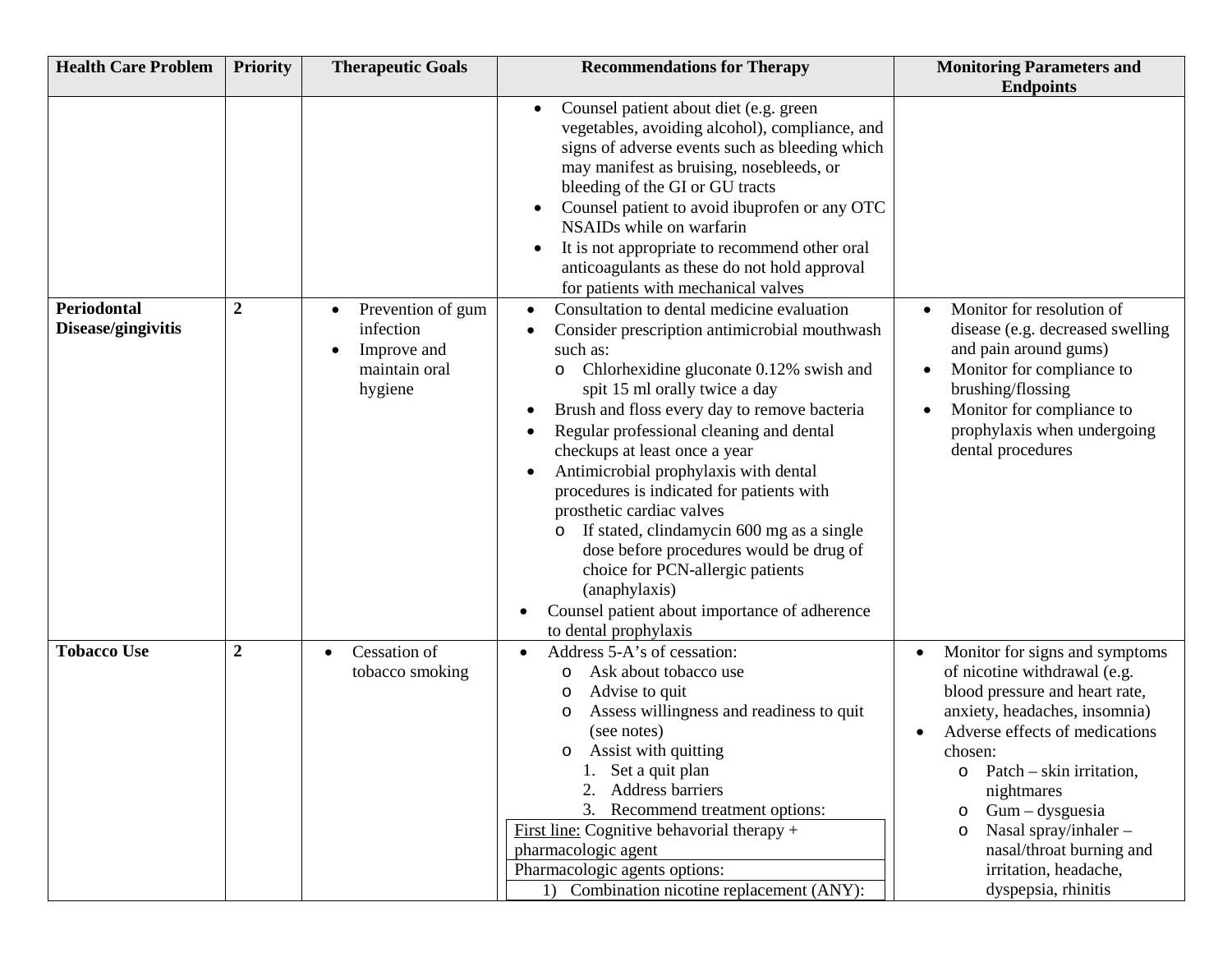| <b>Health Care Problem</b> | <b>Priority</b> | <b>Therapeutic Goals</b>                                                                                    | <b>Recommendations for Therapy</b>                                                                                                                                                                                                                                                                                                                                                                                                                                                                                                                                                                                                                                                                         | <b>Monitoring Parameters and</b>                                                                                                                                                                                                                                                                                                                                                                                |  |
|----------------------------|-----------------|-------------------------------------------------------------------------------------------------------------|------------------------------------------------------------------------------------------------------------------------------------------------------------------------------------------------------------------------------------------------------------------------------------------------------------------------------------------------------------------------------------------------------------------------------------------------------------------------------------------------------------------------------------------------------------------------------------------------------------------------------------------------------------------------------------------------------------|-----------------------------------------------------------------------------------------------------------------------------------------------------------------------------------------------------------------------------------------------------------------------------------------------------------------------------------------------------------------------------------------------------------------|--|
|                            |                 |                                                                                                             | Nicotine patch 21 mg x 4-6 weeks, then 14<br>mg x 2 weeks, then 7 mg x 2 weeks<br>Nicotine gum $4mgQ1$ hr x 6 weeks then<br>PRN up to 12 weeks (maximum 24<br>pieces/day)<br>Nicotine nasal spray 1-2 sprays/hour; do not<br>exceed 10 sprays per hour (maximum 80)<br>sprays per day)<br>Nicotine 4 mg lozenge<br>Weeks 1-6: q1hr<br>Weeks 7-9: q2hr<br>Weeks 10-12: q4hr<br>(max 20 per day)<br>Nicotine inhaler 6-16 cartridges per day<br>$-OR$ —<br>2) Centrally acting medications<br>Bupropion SR 150 mg PO daily x 3 days<br>then 150 mg twice daily<br>$-OR$ —<br>Varenicline 0.5 mg/day for 3 days, then 0.5<br>mg twice a day for 4 days, then 1 mg twice<br>a day<br>Arrange follow-up support | <b>Endpoints</b><br>Lozenge – nausea, hiccups,<br>$\circ$<br>heartburn<br>$Inhaler-cough$<br>O<br>Bupropion - blood<br>O<br>pressure, heart rate, mood<br>changes, GI upset,<br>confusion, headache<br>Varenicline – insomnia,<br>vivid dreams, ophthalmic<br>effects, GI upset,<br>psychiatric events                                                                                                          |  |
| Hyperlipidemia             | $\mathbf{3}$    | Prevent<br>$\bullet$<br>atherosclerotic<br>cardiovascular<br>disease<br>Promote<br>cardiovascular<br>health | Therapeutic lifestyle changes targeting total fat<br>25-35% of calories with saturated fat $<$ 7%; $<$<br>200 mg/day cholesterol, Dietary fiber 20-30<br>grams per day as can tolerate<br>Estimate 10-year ASCVD risk with Pooled<br><b>Cohort Equations:</b><br>Calculated risk is $>7.5\%$ which<br>O<br>qualifies him for moderate-high<br>intensity statin therapy<br>Based on this, increase simvastatin to<br>$\circ$<br>$20-40$ mg daily<br>All acceptable choices:<br>$\circ$                                                                                                                                                                                                                      | Fasting lipid panel within 4 to<br>$\bullet$<br>12 weeks of dose adjustment<br>then every 3 to 12 months as<br>clinically indicated to monitor<br>for response<br>Indicators of response and<br>adherence:<br>High-intensity statin<br>$\circ$<br>therapy reduces LDL-<br>C approx. $\geq 50\%$ from<br>the untreated baseline.<br>Moderate-intensity<br>$\circ$<br>statin therapy reduces<br>LDL-C approx. 30% |  |